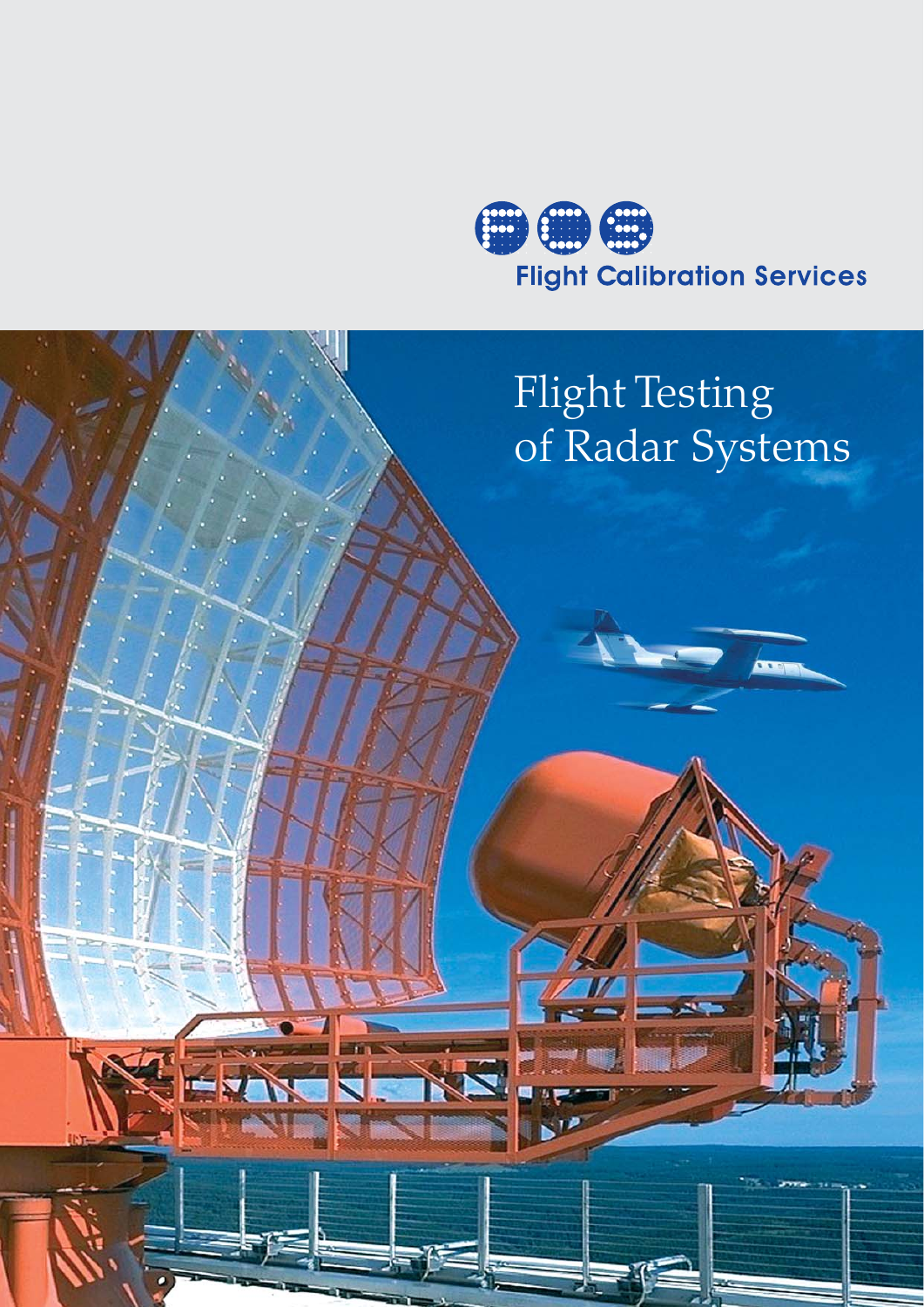

# Your Partner for Radar Flight Testing

#### **The Requirement**

No new radar installation or major upgrade to a radar sensor is complete without a commissioning flight check as the final essential milestone. The radar user, i.e. Civil Aviation Authority, Air Navigation Service Provider (ANSP) or military user must carry out a flight check to confirm that the system is within the required specifications and fit for its operational use, as governed by the following documents:

- ICAO Annex 10, Annex 14 and Doc 8071 Vol. III (Testing of Radar Surveillance Systems)
- EUROCONTROL Surveillance Standard (EST).

### **Scope**

Radar flight testing typically comprises:

- supply of critical quality figures such as probability of detection (PD), resolution and others
- coverage evaluation on test radial and Standard Instrument Arrivals and Departure Routes
- facility performance optimization, e.g. tilt
- general certification of system performance.

#### **Flight Check Aircraft**

FCS employs specially equipped Learjet 35 aircraft for radar flight testing. This aircraft features excellent performance figures, the capability to fly at flight level (FL) 450, a small radar cross-section and extremely rapid deployment times at a favorable cost of operation. Depending on customer requirements, FCS alternatively also employs our King Air 350 turboprop aircraft, equipped with a flight inspection system (FIS).

#### **Tools**

The essential recording and radar data quality analysis work for radar flight testing is carried out on the ground, in contrast to the FIS-equipped flight inspection aircraft used for conventional Navaids calibration or procedure validation. To accomplish this task, FCS uses SASS-C, as recommended by EUROCONTROL. SASS-C is a complex tool with numerous configuration options requiring specific setting-up for single sensor evaluation. FCS provides highly competent SASS-C expertise through a special partnership, thus ensuring complete and concise

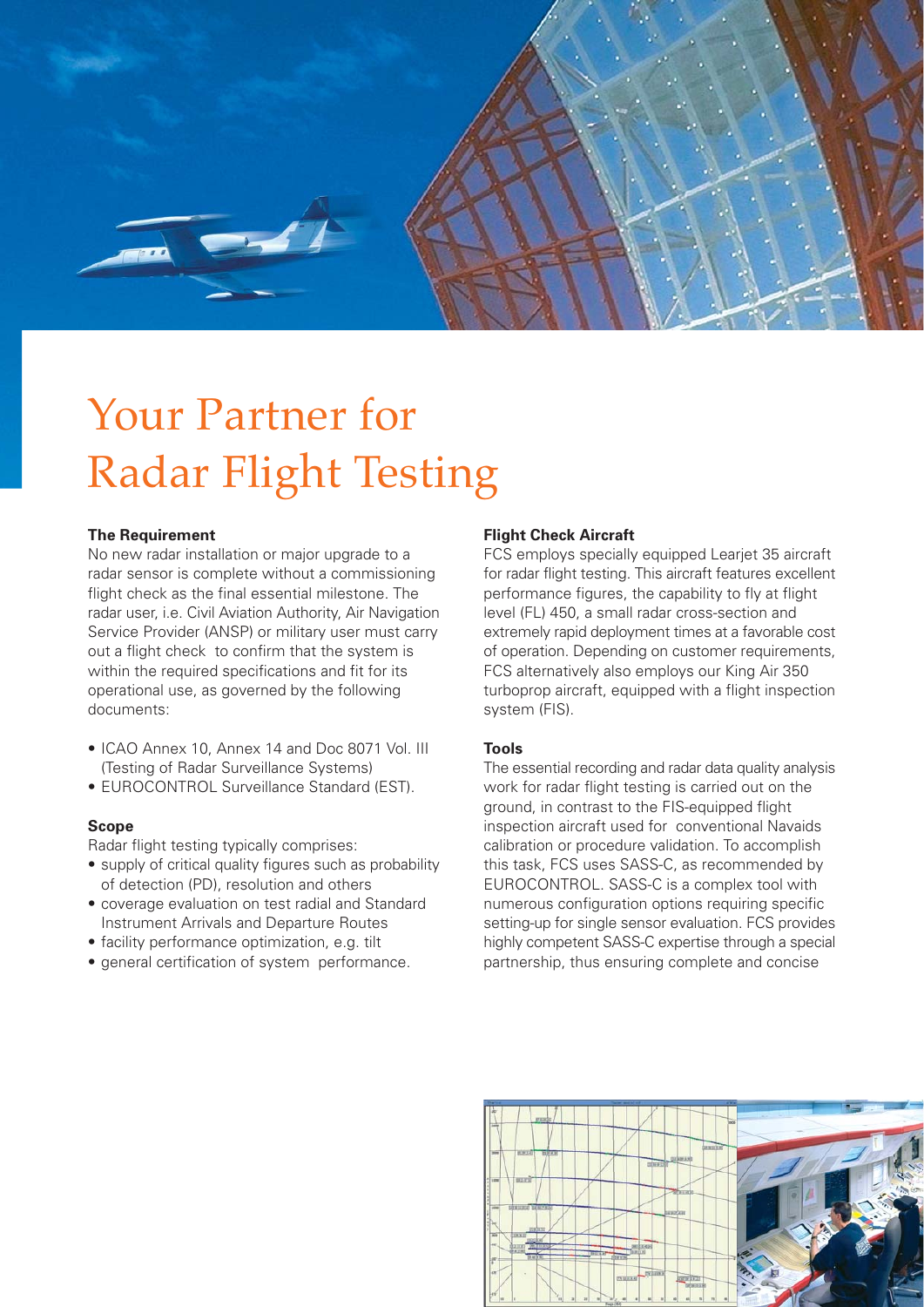

evaluation reports in accordance with the pertinent standards.

### **Project Management**

Commissioning flight checking is frequently carried out in project environments under intense time pressure involving many technical and operational parties. FCS radar flight inspectors will ensure a perfect co-ordination of the project with their dual background of both Air Traffic Controller and radar specialist and their long experience in coordinating radar flight checks.

#### **Advancing the State-of-the-Art**

FCS has developed special technologies to analyze the signal-in-space of radar, Mode S and MLAT/WAM signals. Radio field effects and interaction between transponders, ground radars and aircraft TCAS systems can be made fully transparent through FCS airborne recording and analysis using SISMOS technology. This insight permits our customers to fully understand and optimize their systems even in the most critical operational environments.

#### **Why chose FCS as your Partner**

Radar systems are safety-critical and expensive infrastructure investments with a life span sometimes exceeding 20 years. Therefore, only the most competent and experienced partner should be entrusted with the critical task of radar commissioning flight testing. Choose FCS with our background of hundreds of successful radar flight testing missions in Europe and abroad and our outstanding technical expertise for your flight testing projects.